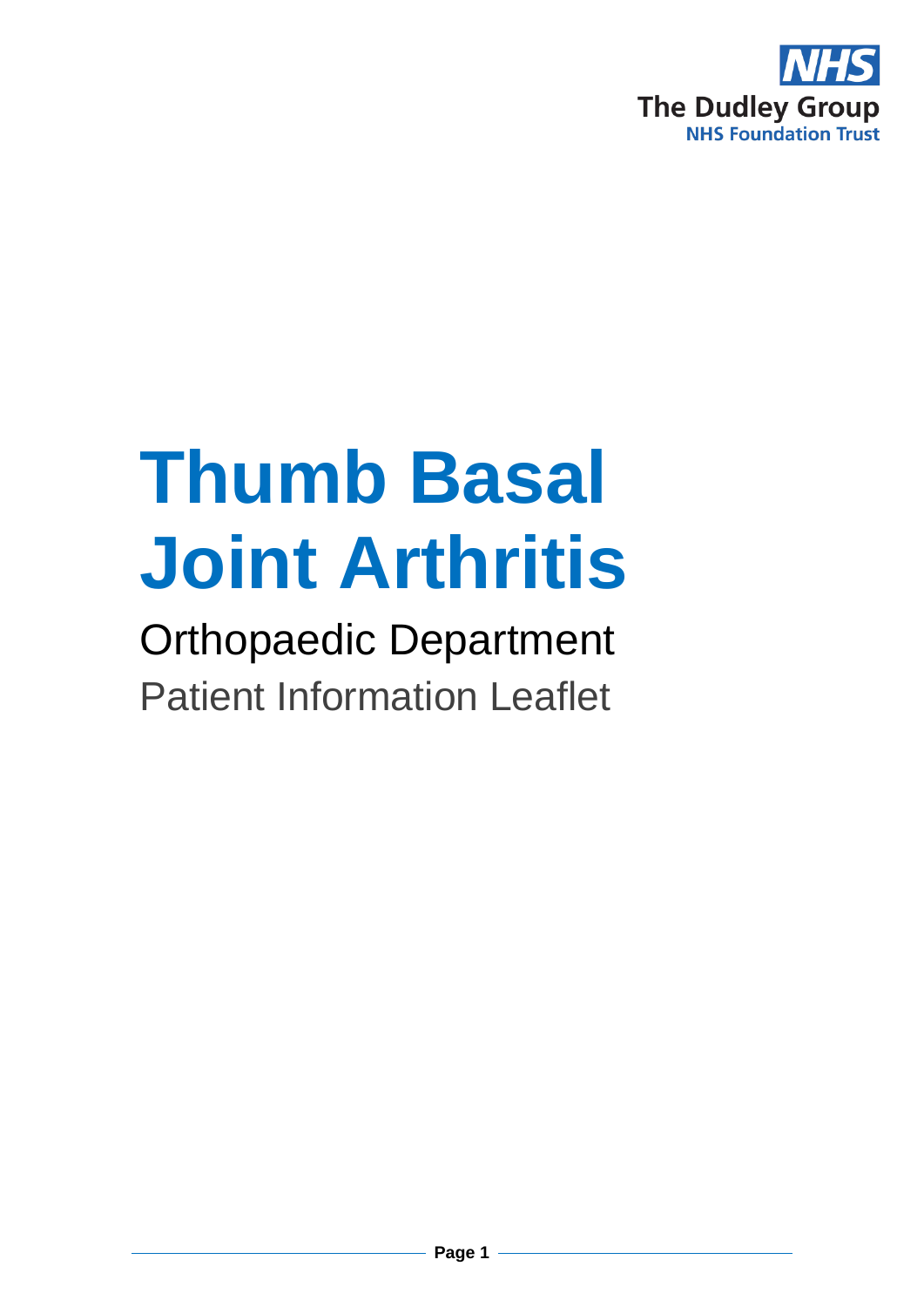# **Arthritis of the CMC joint of the thumb**

The joint where the thumb attaches to the hand can suffer from wear and tear. This joint is designed to give the thumb its rather large range of motion, but the downside is that the joint suffers a lot of stress over the years. This can lead to painful osteoarthritis of this joint that may require surgical treatment as the arthritis progresses.

The CMC joint (an abbreviation for carpometacarpal joint) of the thumb is where the metacarpal bone of the thumb attaches to the trapezium bone of the wrist. This joint is sometimes referred to as the trapeziometacarpal or basal joint of the thumb. This joint allows you to move your thumb into your palm, a motion called opposition.



#### **What are the symptoms?**

Pain is the main problem with arthritis of any joint. This pain occurs at first only related to activity. Later, when the condition worsens, pain and aching may be present even at rest. The most noticeable problem with CMC joint arthritis is that it becomes difficult to grip anything. It causes a sharp pain at the base of the thumb in the thick part of the heel of the hand.

The diagnosis of CMC joint arthritis of the thumb begins with your doctor taking a detailed history of the problem. Specifics about any injuries that may have occurred to the hand are important because they may suggest other reasons why the condition exists. X-rays will be taken to see how much the joint is damaged.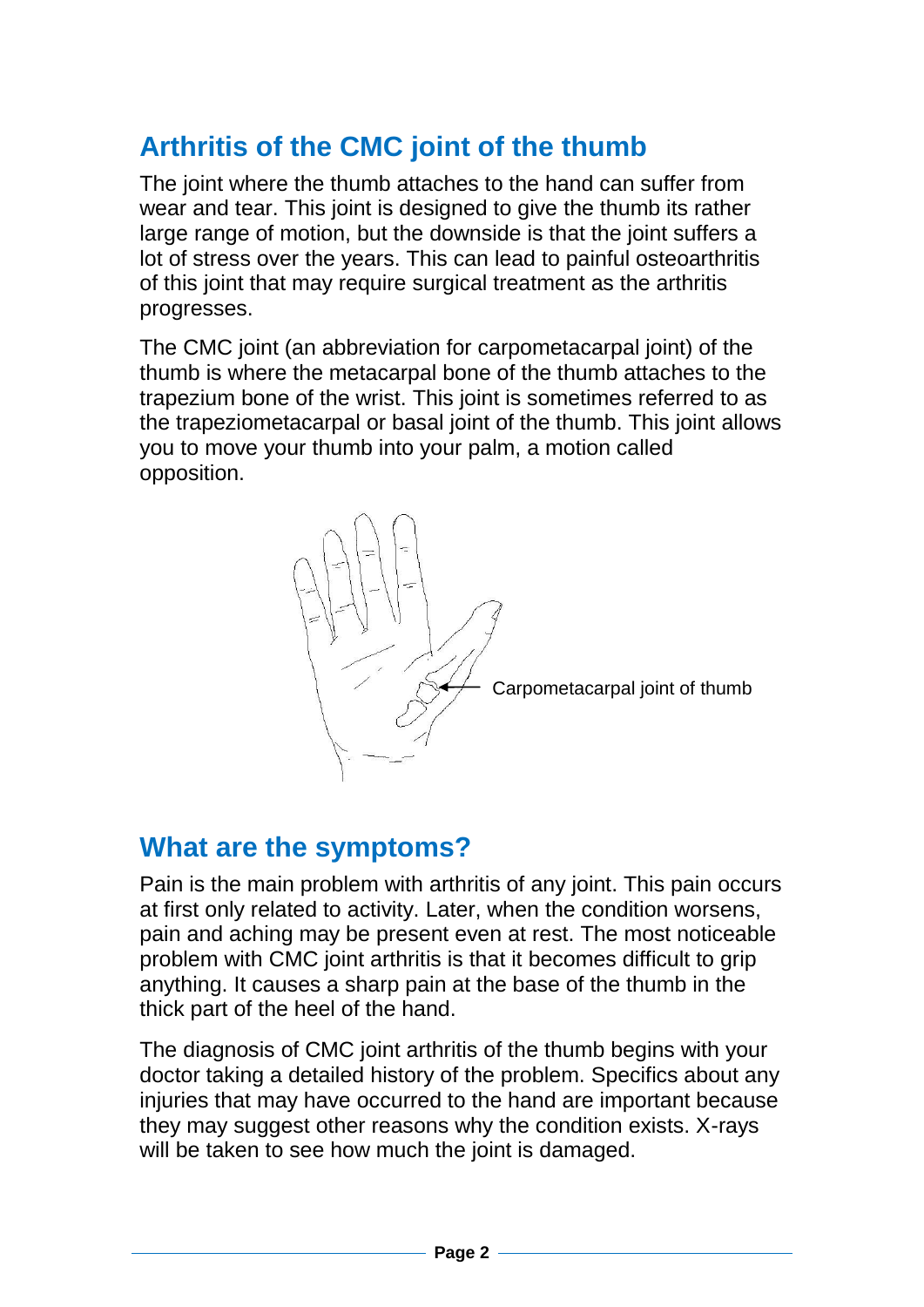# **What can be done for CMC joint arthritis?**

The treatment of degenerative arthritis of the CMC joint of the thumb is based on the severity of symptoms. The goals of treatment are to relieve pain, decrease disability, and prevent deformity. Treatment can be divided into the nonsurgical means to control the symptoms and the surgical procedures that are available to treat the condition. Surgery is usually not considered until the symptoms have become impossible to control without it.

#### **Nonsurgical treatment**

Treatment usually begins when the CMC joint first becomes painful. This may only occur with heavy use and may simply require mild anti-inflammatory medications, such as ibuprofen. Reducing the activity, or changing from occupations that require heavy repetitive gripping with the hand, may be necessary to help control the symptoms.

**A brace or splint** may also be prescribed to support the thumb. These devices are designed to help reduce pain, prevent deformity, or keep a thumb deformity from getting worse. Patients with CMC joint arthritis usually only wear the splint at night and when the joint is flared up. It should also be worn to protect the thumb during heavy or repeated hand and thumb activities.

**An injection of cortisone** into the joint can give temporary relief. Cortisone is a very powerful anti-inflammatory medication. When injected into the joint itself, it can help relieve the pain. Pain relief is temporary and usually only lasts several weeks to months. There is a small risk of infection with any injection into the joint, and cortisone injections are no exception.

Although temporary pain relief is possible, there is no long-term improvement in hand function, joint stiffness, or tenderness. Steroid injection(s) combined with splinting has been shown more successful in patients during the early stages of CMC arthritis.

#### **Surgery**

The surgical treatment for arthritis of the CMC joint includes several options. At one time, joint replacement with an artificial joint made with silicone was very popular.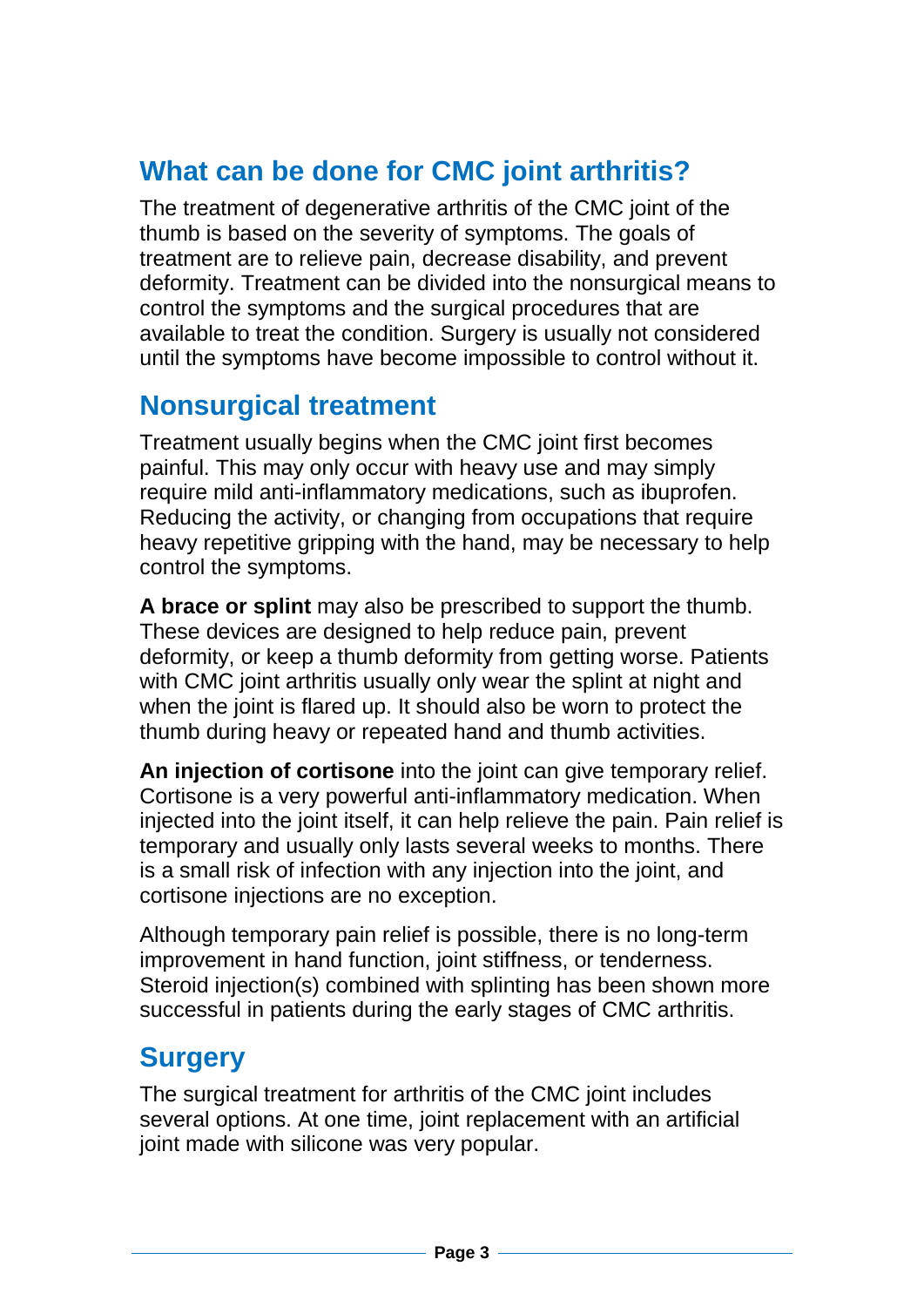Problems with silicone implants in other parts of the body have led many surgeons to return to more traditional operations such as fusion and excision arthroplasty instead.

A fusion, or arthrodesis, of any joint is designed to eliminate pain by allowing the bones that make up the joint to grow together, or fuse, into one solid bone. Fusions are used in many joints and were very common before the invention of artificial joints for the replacement of arthritic joints. Even today, joint fusions are still commonly used in many different joints for treating the pain of arthritis.

A fusion of the CMC joint of the thumb is done quite often in younger people who need a strong grip or pinch more than they need the fine motion of the thumb. People who use their hands for heavy work may prefer a fusion to an arthroplasty (described below).

The traditional operation for treating CMC joint arthritis is a resection (excision) arthroplasty. This method has been used for many years and has withstood the test of time.

The purpose of resection arthroplasty is to remove the arthritic joint surfaces of the CMC joint and replace them with a cushion of material that will keep the bones separated. The trapezium bone is removed in a procedure called a trapeziectomy. A rolled up piece of tendon is placed into the space created by removing the bone. During the healing phase after surgery, this tendon turns into tough scar tissue that forms a flexible connection between the bones, similar to a joint.

Your surgeon decides whether to perform resection arthroplasty with or without tendon interposition and/or ligament reconstruction. Studies so far have not shown a biomechanical or clinical advantage to interposition.

## **Complications**

Infection, nerve injury, scar tenderness or continued pain can occur after surgery for CMC arthritis. When tendons are used as graft material for ligament reconstruction, problems can occur such as tendon rupture or tethering. Tethering means the tendon develops scarring or adhesions that bind it and keep it from gliding smoothly inside its sheath or outer covering.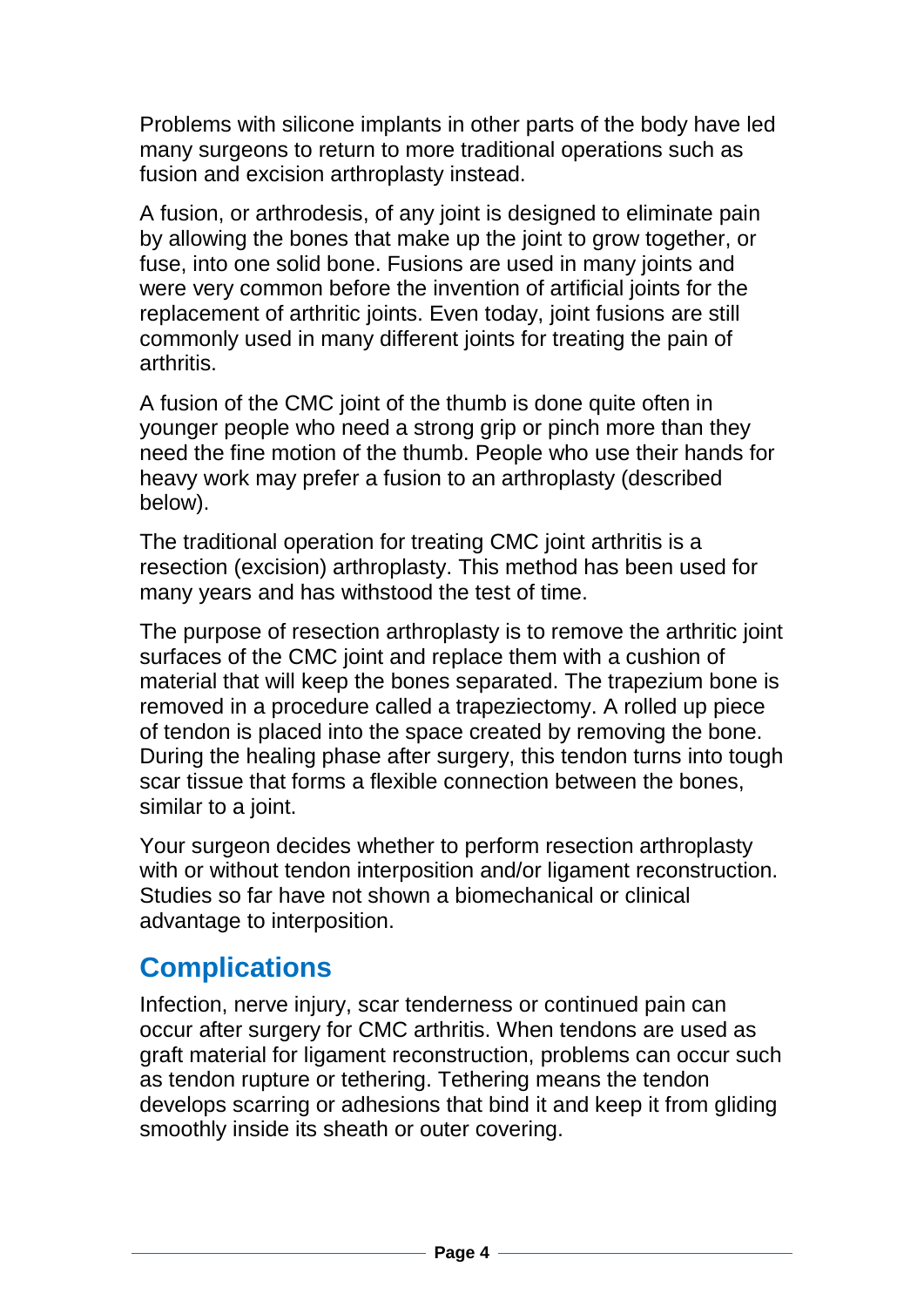# **What should I expect following treatment?**

#### **Nonsurgical Rehabilitation**

If you don't need surgery, range-of-motion exercises for the thumb should be started as pain eases. You'll be given tips on keeping your symptoms controlled.

#### **After surgery**

Your postoperative recovery and rehab program may depend on the type of surgery you have had. Your hand will be bandaged with a well-padded dressing and a thumb splint for support after joint replacement, or ligament reconstructive surgery.

With fusion, there's a high risk of non-union, so a cast is used to immobilise the joint for as much as three months. Often the thumb is fused in a functional position. Physical or occupational therapy sessions may be needed after surgery for up to eight weeks. The first few treatments are used to help control the pain and swelling after surgery. Some of the exercises you'll begin to do are to help strengthen and stabilise the muscles around the thumb joint. Other exercises are used to improve fine motor control and dexterity of your hand. You'll be given tips on ways to do your activities while avoiding extra strain on the thumb joint.

## **Trapeziectomy**

After surgery, your thumb will be bandaged with a well-padded dressing and a splint for support. The splint will keep the thumb in a natural position during healing. Stitches will be removed after 10 to 14 days, though most of your stitches will be absorbed into your body. You will have some discomfort after excision arthroplasty. You will be given pain medicine to control the discomfort.

You should keep your hand elevated above the level of your heart for several days to avoid swelling and throbbing. Keep it propped up on a stack of pillows when sleeping or sitting up.

After surgery, you'll wear a thumb brace for up to six weeks to give the repair time to heal. A physical or occupational therapist will probably direct your recovery program. You will likely need to attend therapy sessions for one to two months, and you should expect full recovery to take up to six months.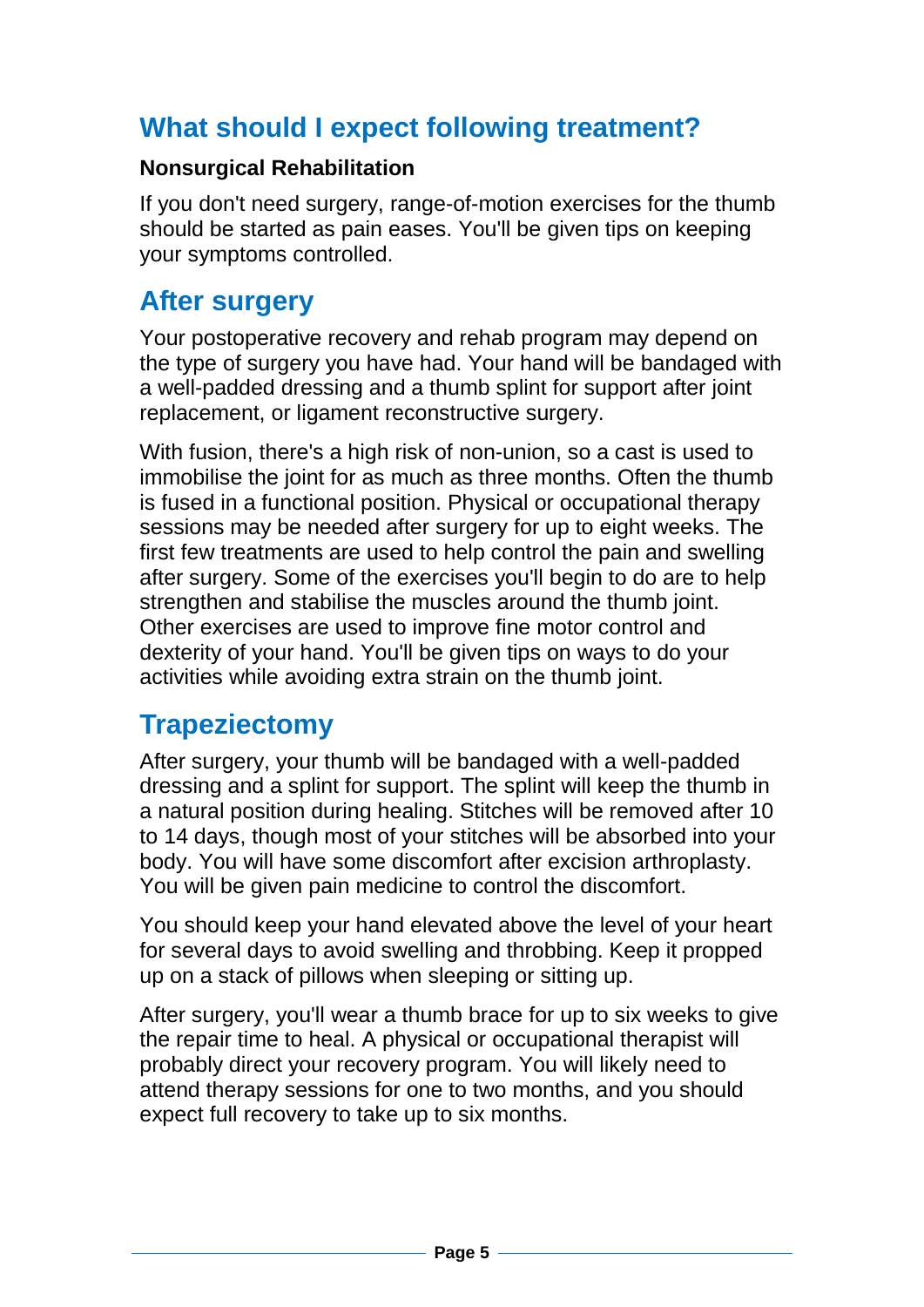The first few therapy treatments will focus on controlling the pain and swelling from surgery. Heat treatments may be used. Your therapist may also use gentle massage and other hands-on treatments to ease muscle spasm and pain.

Then you'll begin gentle range-of-motion exercise. Strengthening exercises are used to give added stability around the thumb joint. You'll learn ways to grip and support items in order to do your tasks safely and with the least amount of stress on your thumb joint. As with any surgery, you need to avoid doing too much, too quickly.

Some of the exercises you'll do are designed get your hand and thumb working in ways that are similar to your work tasks and daily activities. Your therapist will help you find ways to do your tasks that don't put too much stress on your thumb joint. Your therapist's goal is to help you keep your pain under control, improve your strength and range of motion, and regain your fine motor abilities with your hand and thumb.

## **Further information**

Orthopaedic and Fracture Clinic: Monday to Friday Tel: 01384 456111 ext. 2220